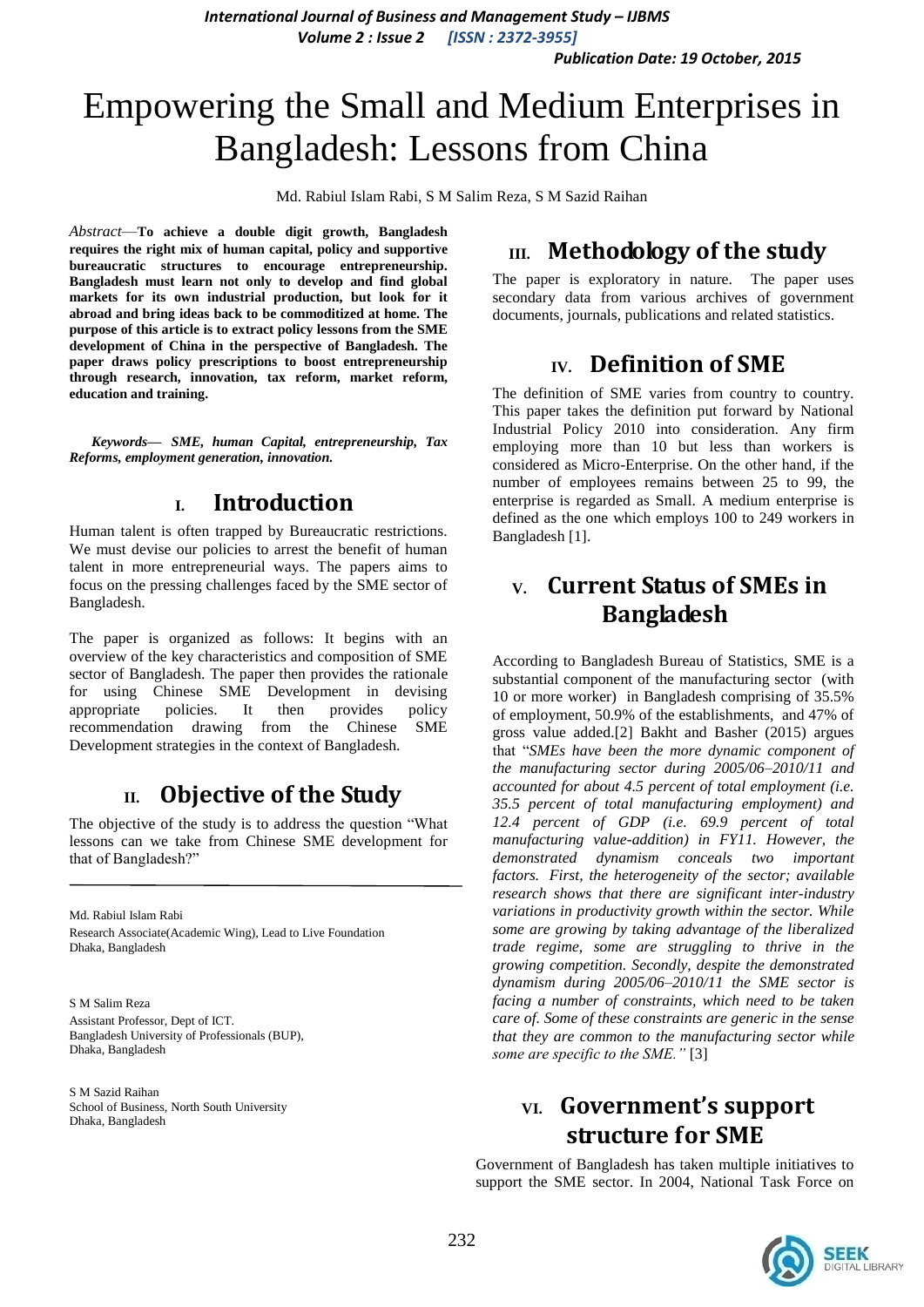#### *International Journal of Business and Management Study – IJBMS Volume 2 : Issue 2 [ISSN : 2372-3955]*

#### *Publication Date: 19 October, 2015*

SME was formed. A document for policy strategies was for SME in 2007. In order to render institutional support for SME as suggested by the National Task force, SME Foundation was established in 2007. SME Foundation is now working dedicatedly along with SME cell of industry ministry to provide promote SME sector. With the advent of SME foundation the, Ministry of Industry, Bangladesh Small and Cottage Industries Corporation (BSCIC) and SME foundation is now making concerted effort to bolster the SME sector through a multi-institutional approach. Though its inception was in 2007, SME Foundation is yet to make remarkable progress in promoting SME<sup>1</sup>.

# **VII. Lessons from Chinese SME experience**

The Small and Medium Enterprises, in other words "Township and Village Enterprises" (TVEs) in the context of China, has shown stellar performance in boosting Chinese economy. China. China's performance in reducing poverty has intrigued the researchers on understanding the mechanics of growth. The remarkable ascent of China as a global economic superpower has been fuelled by multiple factors. Economic reform complemented by broad changes in Chinese politics and legal framework expedited the growth.

Though a large number of people is still mired in poverty, China's performance in poverty reduction since 1978 has been outstanding. Yasheng Huang makes a compelling argument that, *"the economic growth of China in late 1970's and its poverty reduction for the next couple of decades was a function of rural developments in general*." (Huang, 2012) The rural industry, spearheaded by the upswing of township and village enterprises, has contributed to China's take off as an economy. Huang (Huang, 2012) also argues that, " *Rural private entrepreneurship and financial reforms correlate strongly with some of China's best known achievements- poverty reduction, fast GDP growth driven by consumption (rather than by Corporate Investments and government spending), and an initial decline of inequality*"[4]

Along with China's reform and opening-up, China's SME's development phase can be characterized in three stages. In 1978, China's initial rural reform propelled the economic growth instantaneously. Between 1978 and 1984, rural per capita income more than doubled and rural per capita consumption registered a 51 percent increment. Within the first decade of reform China experienced a sharp decline in rural poverty [5].

#### *A. Industry information database*

The first lesson, we can take from China, is identifying the underdeveloped rural regions and the regional demand for goods and services to explore market opportunities.

 $\overline{a}$ 

Identification of regional demand for goods and services will help create required policy support for the specific area. Bangladesh is already working on cluster development for SME which has gained much prominence lately in different countries like China, France, USA.

An essential element of development strategy to boost the SME sector is collect and analyze the relevant industry related information. A comprehensive database will enable the SME Foundation to devise and implement policies in efficiently. Bangladesh lacks such digitized databased both from the perspective of consumers and providers. SME foundation can mobilize its resources along with the help of relevant ministry to prepare a comprehensive database for region-specific information.

#### *B. Taxation Policies*

Bangladesh can learn from the preferential taxation polices of China. Like China, the government can design a differentiated tax rate for SME to reduce the tax burden from SME. Government can also reduce the Value added tax (VAT) for small enterprises depending on the annual sales revenue. Such measures require the government to have a clear trace of the annuals sales revenue which will not be easy at first.

- **Taxation policies to promote unemployed:** China promoted employment through taxation policies. Chen (2006) states that, "*If a new urban job agency in its first year of operation is able to find jobs for urban residents, of which more than 60 per cent are unemployed workers, the agency is eligible for exemption from business income tax for three years; after the exemption period expires, if the agency is able to find jobs for unemployed workers that exceed 30 per cent of its total jobs found, then it gets 50 percent discount on the enterprise income taxes for two years."*[6]
- **Preferential taxation policies:** Government can also design preferential taxation policies for enterprises in poor and underdeveloped areas. This will require the government to officially identify poor and underdeveloped areas.
- **Taxation to promote welfare enterprises:** To promote employment opportunities for disabled people, the government of Bangladesh can also follow by granting preferential taxation policies to welfare enterprises attached to such people.
- **Taxation policies for high-tech enterprises:** Through taxation policies, China promotes high-tech enterprises which are located in the state-level high tech industry development zones. Such high tech enterprises are exempted from enterprise income tax for two years from the year they go into operation. After two year, the enterprises enjoy a preferential income tax rate of 15 per cent.[6]



 $<sup>1</sup>$  A Strength, Weakness, Opportunities, Threat (SWOT)</sup> analysis can be found on Bakht and Basher (2015)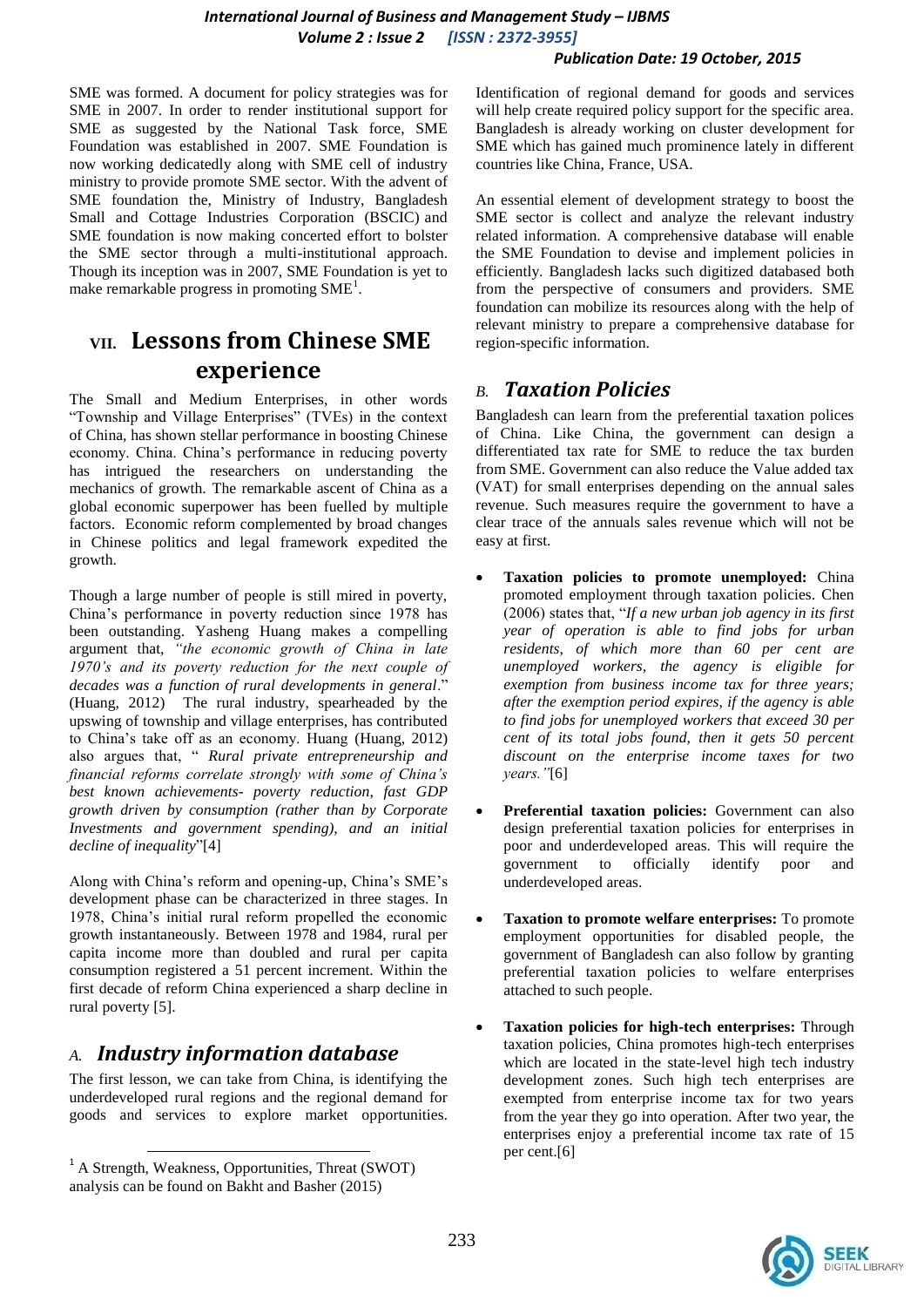#### *Publication Date: 19 October, 2015*

### *C. Fiscal Policies*

China government promoted SME industry by taking various fiscal policies. Especially in 1990's, several fiscal funds were set up with SMEs' as targeted beneficiaries. Innovation Fund for Technology based SMEs, Commercialization Fund for Agricultural Research Findings, Fund for International Market Exploitation by SMEs etc. are praiseworthy initiatives taken by the Ministry of Finance of China to promote SME sector [6].

SME foundation of Bangladesh needs such support to boost the SME development. Ministry of Industry and Ministry of Commerce and other concerned authorities can work on a detailed plan to imitate such policies to support the SME sector. SME foundation cannot work independently until it gets the necessary budgetary allocation from the government. Furthermore, resource mobilization is will be a daunting challenge too for the Bangladesh.

### *D. Capacity Building*

Over the time, former State Economic and Trade Commission (SETC) took various steps to bolster the SME industry. From credit guarantee scheme to SME financing, training and development, SETC issued several "Opinion Papers" to elevate the status of SME across the society (Chen, 2006). SME foundation of Bangladesh is already imparting training on various arenas. Capacity building and human resource development must be focused as vehicle to boost the SME sector. Different training programs should be designed on various aspect of an entrepreneurs like business plan writing, account management, tax management, quality supervision etc.

### *E. Technology Innovation*

The present government of Bangladesh has created a buzzword named "Digital Bangladesh" in its election manifesto. The government is already embracing the digital revolution around the globe and trying to implement it in public affairs widely. Bangladesh has a lot to learn from the China when it comes to science and technology innovation. By the end of 2003, China took a handful of supportive measure to boost the SME sector. (Chen, 2006) China's bold steps to establish over 10 service centers for SMEs' and more than 500 productivity promotion centers have provided institutional support for the technological innovations of SMEs'. (Xiwei, 2007)

### **VIII. Conclusion**

Schumpeter (1934) in "The Theory of Economic Development" underscores the role of entrepreneur as a prime factor for economic development. Schumpeter (1934) also stressed this development to be achieved through innovation. As Bangladesh marches forward to step into the middle income block, it must look for productive employment opportunities for its growing pool of labor force. Government has to adopt appropriately targeted policy based on the nature of SMEs. "One size fits for all" policy might not work well in case of SME.

Besides, a conducive investment climate is a prerequisite to foster the SMEs. In accordance with legal and regulatory framework and appropriate macroeconomic policies, quality governance must be ensured to set the ground for an investment friendly environment.

Evidence shows that, without government support Chinese SME development would not have experienced such growth [6]. The dominant reason for the accelerated growth of Chinese SMEs' is considered as "*they adapt themselves to the requirements of the market economy and adjust their development strategy and industrial structure to formulate a healthy mechanism of self-governance, self-determination and self-development, thus boosting their development initiative and dynamism."*[6]

Bangladesh can have a similar wave of positive transitions in the SME sector if lessons are drawn from the Chinese SME experience. A precaution must be taken while drawing such lessons that is the country experienced different political economy than Bangladesh. As a result, Bangladesh should set foot for the policies which commensurate with its political economy.

#### *References*

- [1] Ministry of Industries. (2010). *National Industrial Policy .* Dhaka : Ministry of Industries.
- [2] BBS (2010) Report on Bangladesh Survey of Manufacturing Industries (SMI) 2005-2006
- [3] Bakht, Z., & Basher, A. (2015, March 31). *Planning Comission, Ministry of Bangladesh.* Retrieved from Planning Comission Website: http://www.plancomm.gov.bd/7th-five-year-plan/
- [4] Huang, Y. (2012). How did China Take Off . *Journal of Economic Perspectives* , 147-170.
- [5] Riskin, C. (1987). *China's Political Economy.* New York: Oxford University Press.
- [6] Chen, J. (2006). Development of Chinese small and medium-sized enterprises. *Journal of Small Business and Enterprise Development 13.2*, 140-147.
- [7] Xiwei, Z. &. (2007). Science and technology policy reform and its impact on China's national innovation system. *Technology in Society*, 317-325.
- [8] Shumpeter Joseph, (1934) The Theory of Economic Development.Cambridge: Harvard University Press